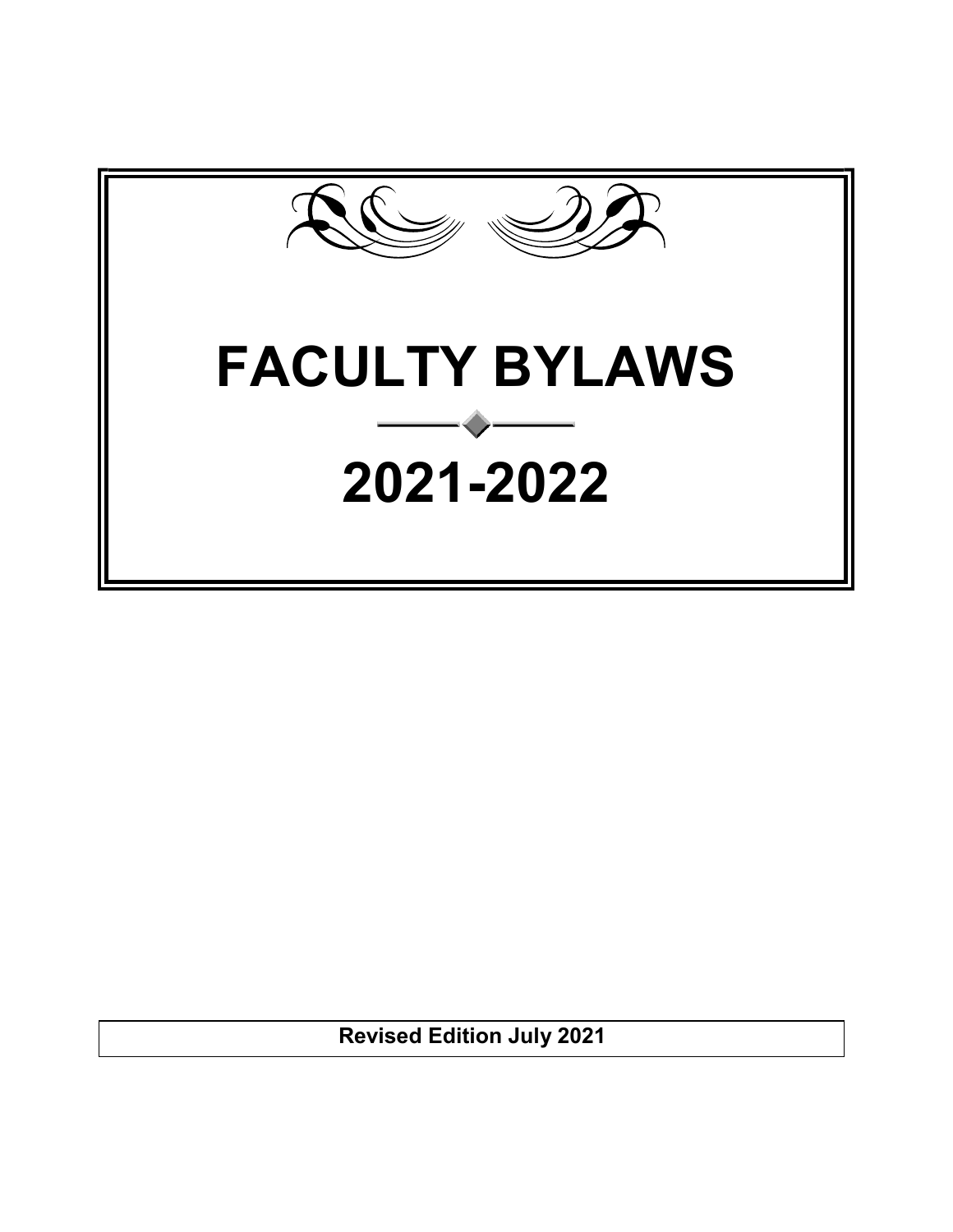## **ARTICLE I PREAMBLE**

The Faculty of the University of Puget Sound is a creature of the Corporation chartered as the University of Puget Sound.

From the University of Puget Sound Trustee Bylaws, dated February 27, 1978, Article VIII,  $2c$ :

The Faculty shall be governed by its Bylaws, which shall set forth the powers, duties and general rules of procedure and the duties and responsibilities of its committees. Such Bylaws, and any subsequent changes therein, shall be approved by the Board of Trustees before becoming effective.

# **ARTICLE II THE FACULTY**

Sec. 1. **Membership**. The Faculty shall consist of the President of the University, the Academic Deans, the Dean of Students, and members of the instructional staff classified as follows: Professor, Associate Professor, Assistant Professor, Instructor, and full-time visiting faculty.

Sec. 2. **Responsibilities of the Faculty**. The Faculty shall create and maintain a superior academic climate in the University. To this end, the Faculty shall prescribe, subject to the approval of the Board of Trustees, the graduate and undergraduate courses of study, the specific courses to be offered, the nature and requirements of graduate degrees to be conferred, the requirements for graduation and recommend all candidates for baccalaureate and advanced degrees and/or honors to the Board of Trustees, the standards of instruction, and the general rules and methods for the conduct of educational work of the University and any rules for the regulation of student publications, musical, dramatic and literary clubs, and other student affairs related to the academic life of the University.

Sec. 3. **Voting**. Each member shall have one vote and no voting by proxy shall be permitted in any deliberation of the Faculty.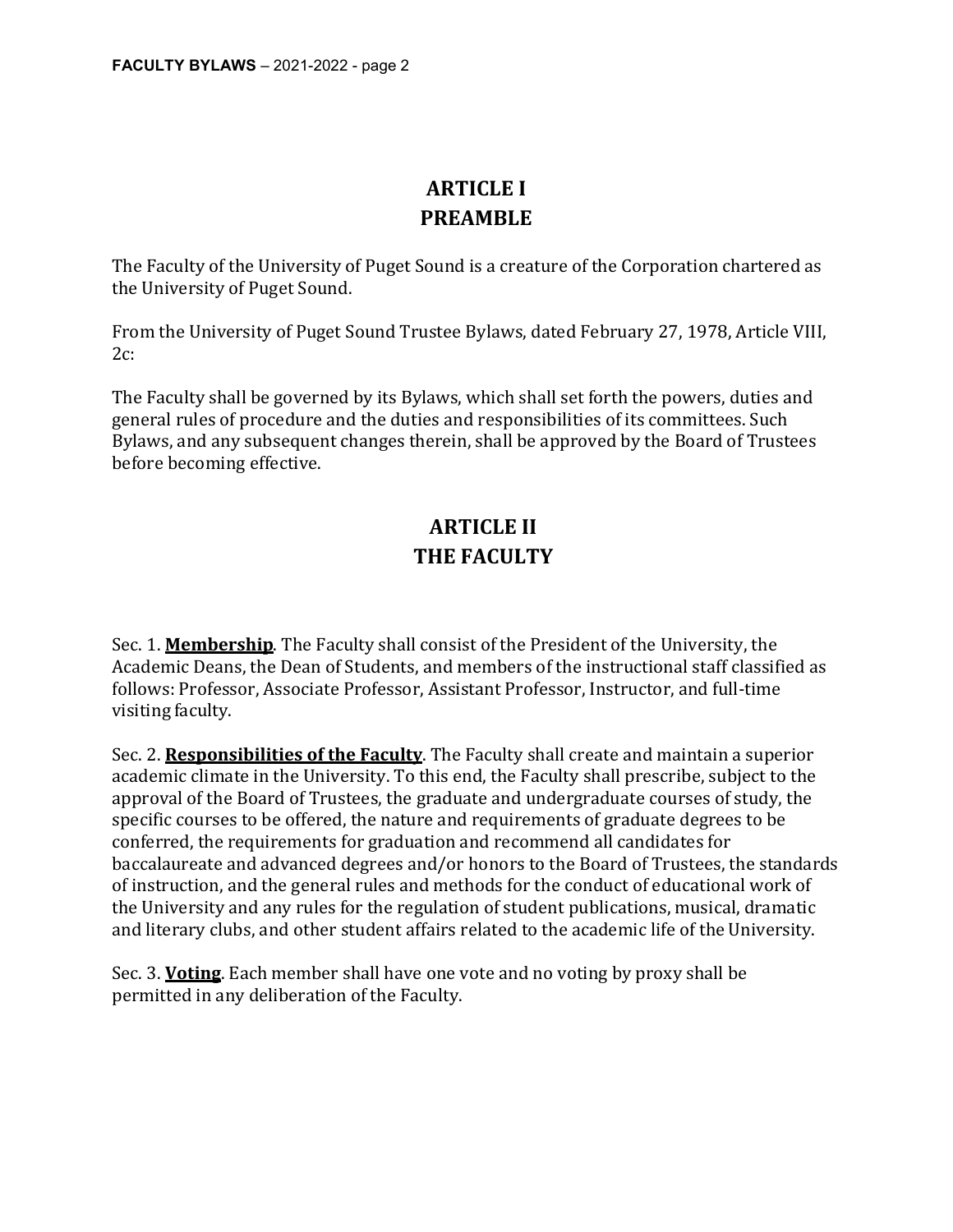# **ARTICLE III ORGANIZATION OF THE FACULTY**

### Sec. 1. **Officers and Duties**.

- A. The President of the University shall:
	- a. Serve as head of the Faculty and attend meetings of the Faculty, wherein the President can report to the Faculty.
	- b. Jointly, with the Dean of the University and the Executive Committee of the Faculty Senate, appoint all Faculty standing committees and fill vacancies as theyoccur.
- B. The Dean of the University shall:
	- a. Attend meetings of the Faculty, wherein the Dean can report to the Faculty.
	- b. Be an ex-officio member of all standing committees.
	- c. Be responsible for keeping the official file of the Minutes of the Faculty and of the Faculty Senate.
	- d. Jointly, with the Executive Committee of the Faculty Senate and the President, appoint Faculty standing committee members.
	- e. Distribute to all new Faculty a copy of the *Faculty Code* and *FacultyBylaws*.
- C. The Faculty shall elect for a two-year term from among its instructional staff, a Senate Chairperson to:
	- a. Call and preside over the meetings of the Faculty Senate and of the Faculty.
	- b. Serve as Faculty Representative to the Executive Committee of the Board of Trustees.
	- c. Jointly, with other members of the Faculty Senate Executive Committee, the Dean, and the President, appoint all Faculty standing committee members. (IV)
- D. The Faculty shall elect for three year terms from among its instructional staff, eleven (11) Senators as members of the Faculty Senate. (IV)

### Sec. 2. **Meetings of the Faculty**.

- A. The Faculty shall be called into session at least once each semester by the Senate Chairperson, or in the Senate Chairperson's absence, the Vice-Chairperson of the Senate. If the need should arise, the Faculty may be called into session by the Senate or its officers, or by written petition of not less than twenty (20) Faculty members.
- B. The length of the meeting shall not exceed ninety (90) minutes unless extended by a majority vote of the members present.
- C. In its annual elections, the Faculty shall elect a Secretary to keep minutes of all Faculty actions; distribute those minutes to the Faculty; and at the conclusion of the academic year deposit a complete collection of the minutes and supporting documents in the University library archives and with the office of the Dean of the University.
- D. A quorum necessary for the transaction of all business shall be constituted by the members of the Faculty present. Announcements giving time, place, and agenda for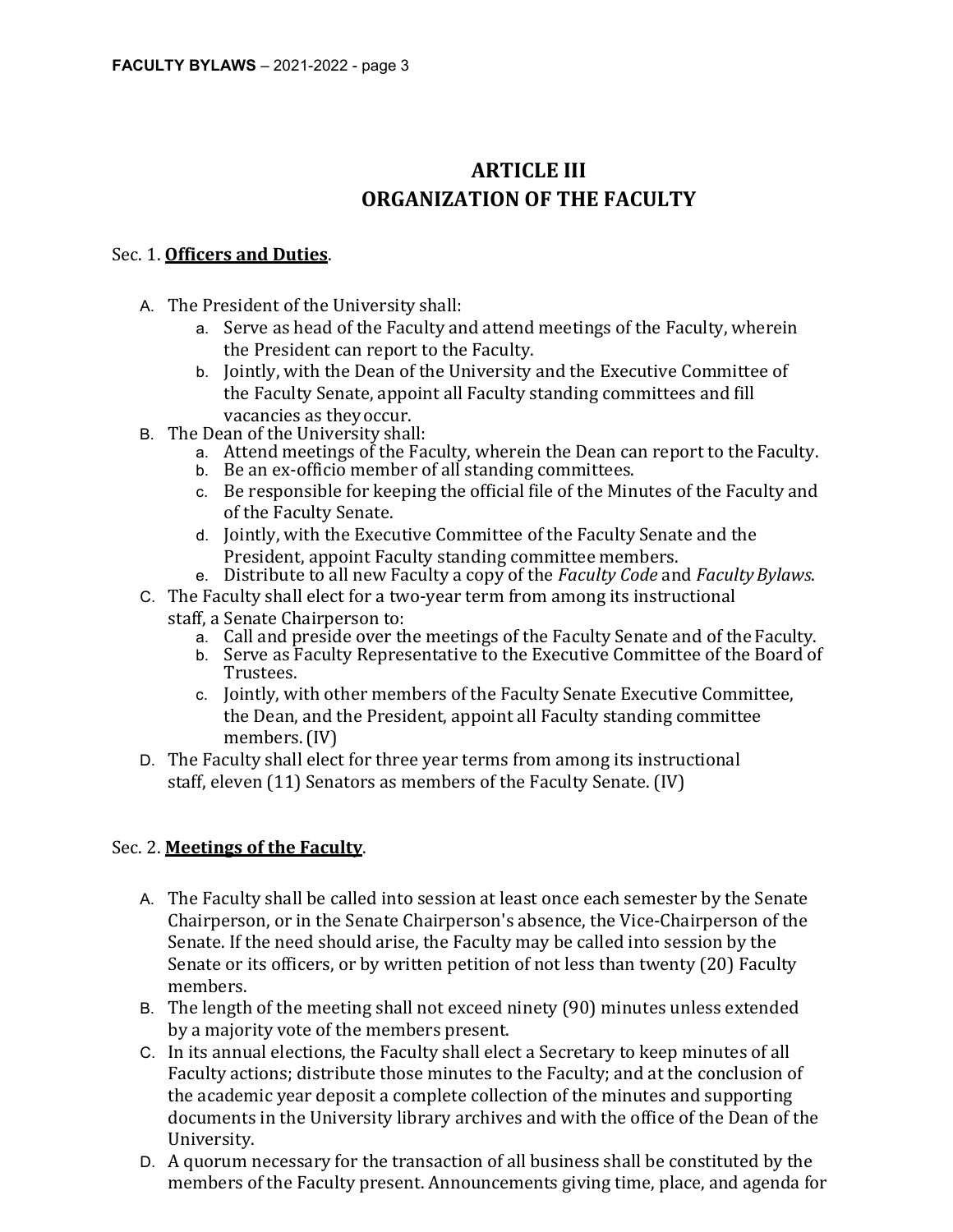Faculty meetings shall be distributed in writing by the Secretary of the Faculty to all members of the Faculty at least one week prior to the meeting.

- E. Voting shall be by voice or, at the call of two (2) members of the Faculty, by a written ballot, or by mail when a majority of those present at the meeting approve such a ballot by voice or written ballot prior to a vote being taken on a substantive motion. In the case of voting by mail, the process for the distribution and collection of ballots shall correspond to the process for the election of Senators (IV, 6, D).
- F. *The Standard Code of Parliamentary Procedure* by Alice Sturgis, latest edition, shall be followed in conducting Faculty meetings.

## **ARTICLE IV THE FACULTY SENATE**

Sec. 1. **Purpose**. The Faculty Senate, hereafter referred to as the Senate, shall serve as an Executive Committee of the Faculty and shall study, advise, recommend, and initiate programs of action for the good of the University and communicate its findings and proposals to the Faculty, the Administration, the Board of Trustees, and other appropriate bodies.

### Sec. 2. **Membership**.

A. The Senate shall consist of seventeen (17) members representing the University in the following way:

- a. A Chairperson (III, 1, C).
- b. Eleven  $(11)$  Faculty members  $(III, 1, D)$
- c. The Dean of the University (ex-officio) and the Dean of Students (ex-officio).
- d. Two regularly enrolled students chosen by the Associated Students in a manner to be decided by them.
- e. One member of the University staff chosen by the Staff Senate in a manner to be decided by them.

### Sec. 3. **Officers and Executive Committee**.

- A. The Senate shall have the following officers:
	- a. A Chairperson (III, 1, C).
	- b. A Vice-Chairperson to call and preside at Senate meetings and Faculty meetings in the absence of the Chairperson.
	- c. A secretary to keep minutes of all Faculty Senate actions and at the end of each May to deposit a complete collection of those minutes and supporting documents in the University library archives and with the office of the Dean of the University; at the beginning of each academic year to distribute to convenors of committees the endof-the-year reports submitted by the respective committees to the Faculty Senate during the previous May; and to perform such other duties as may be assigned.
- B. Election of Senate Officers.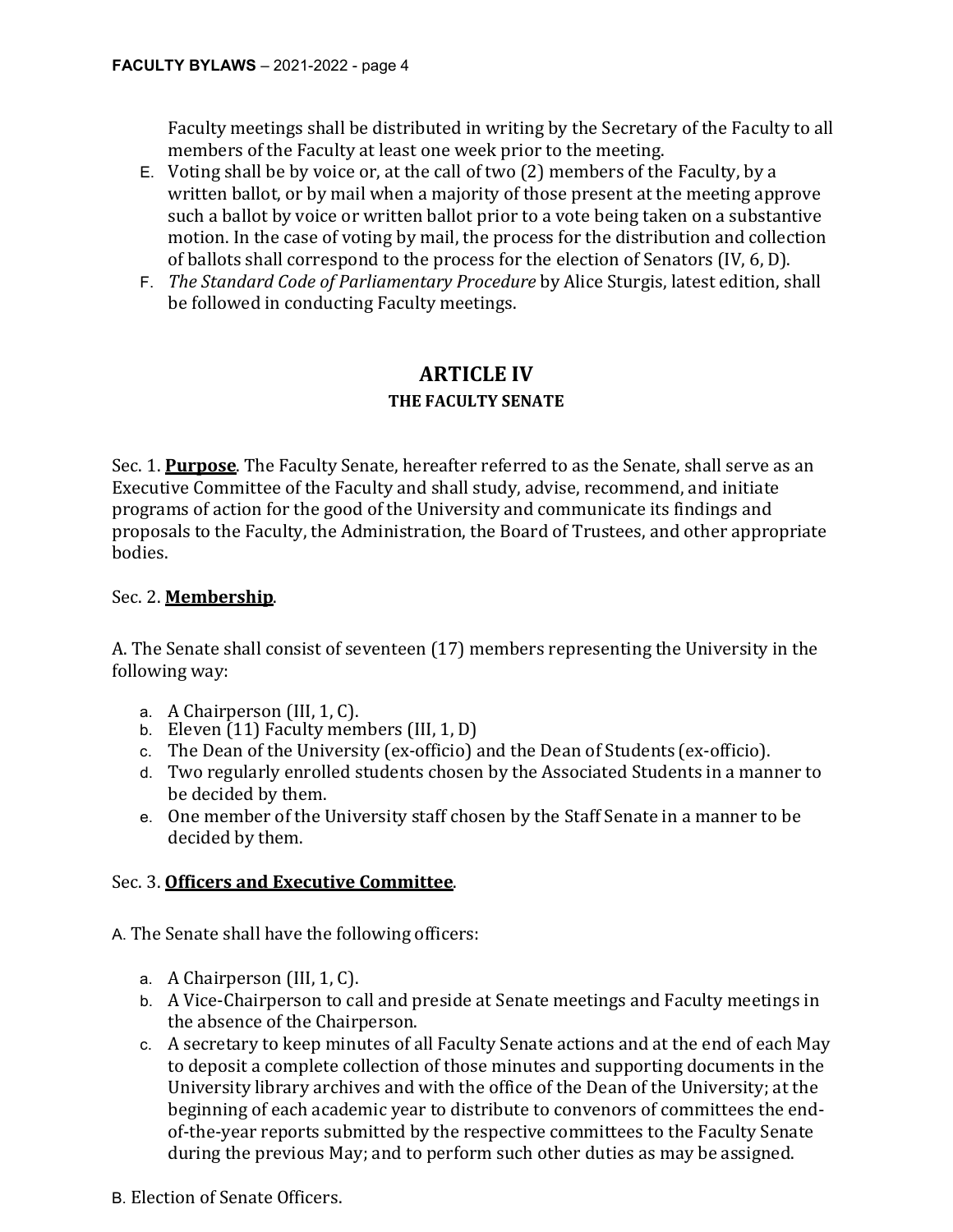- a. The Chairperson (III, 1, c).
- b. The Vice-Chairperson and the Secretary shall be elected for one-year terms from among and by the elected Senators as soon as possible after the election of Senators (IV, 6, C).

C. The elected officers shall constitute the Executive Committee of the Senate.

## Sec. 4. **Meetings and Quorum**.

A. The quorum for the transaction of business shall consist of a majority of members. Agendas, giving time and place of meetings, shall be publicized to the Faculty prior to Senatesessions.

B. The Senate shall meet at regular times, but not less than once each month from September through May.

C. All members of the Faculty, Administration, and Student Body may attend Senate meetings and speak from the floor, but only Senators shall vote. The vote of each Senator shall be recorded in the Minutes of the Senate when roll call votes are taken.

D. *The Standard Code of Parliamentary Procedure* by Alice Sturgis, latest edition, shall be followed in conducting Senate meetings.

### Sec. 5. **Responsibilities**.

A. Unless the Faculty is in session, the Senate shall have all the powers and duties of the Faculty and shall serve as a forum for discussion of University development. The Senate shall report to the full Faculty at least once a semester. By a majority vote of the Faculty present at a regularly called Faculty meeting any decision of the Senate may be altered.

B. The Executive Committee shall, jointly with the Dean of the University and the President, appoint Faculty committee members and regularly structure a review of all standing committees' responsibilities and operations in order to sustain efficient organization.

### Sec. 6. **Procedures for Election of Senators**.

A. Eligibility for election of and voting for Senators.

- a. Eligible to be elected to the Senate are full-time members of the non-retired instructional staff classified as follows: Professor, Associate Professor, Assistant Professor, and Instructor.
- b. Eligible for voting in the election of Senators are the members of the instructional staff as defined in Article II, Section 1.
- B. Terms.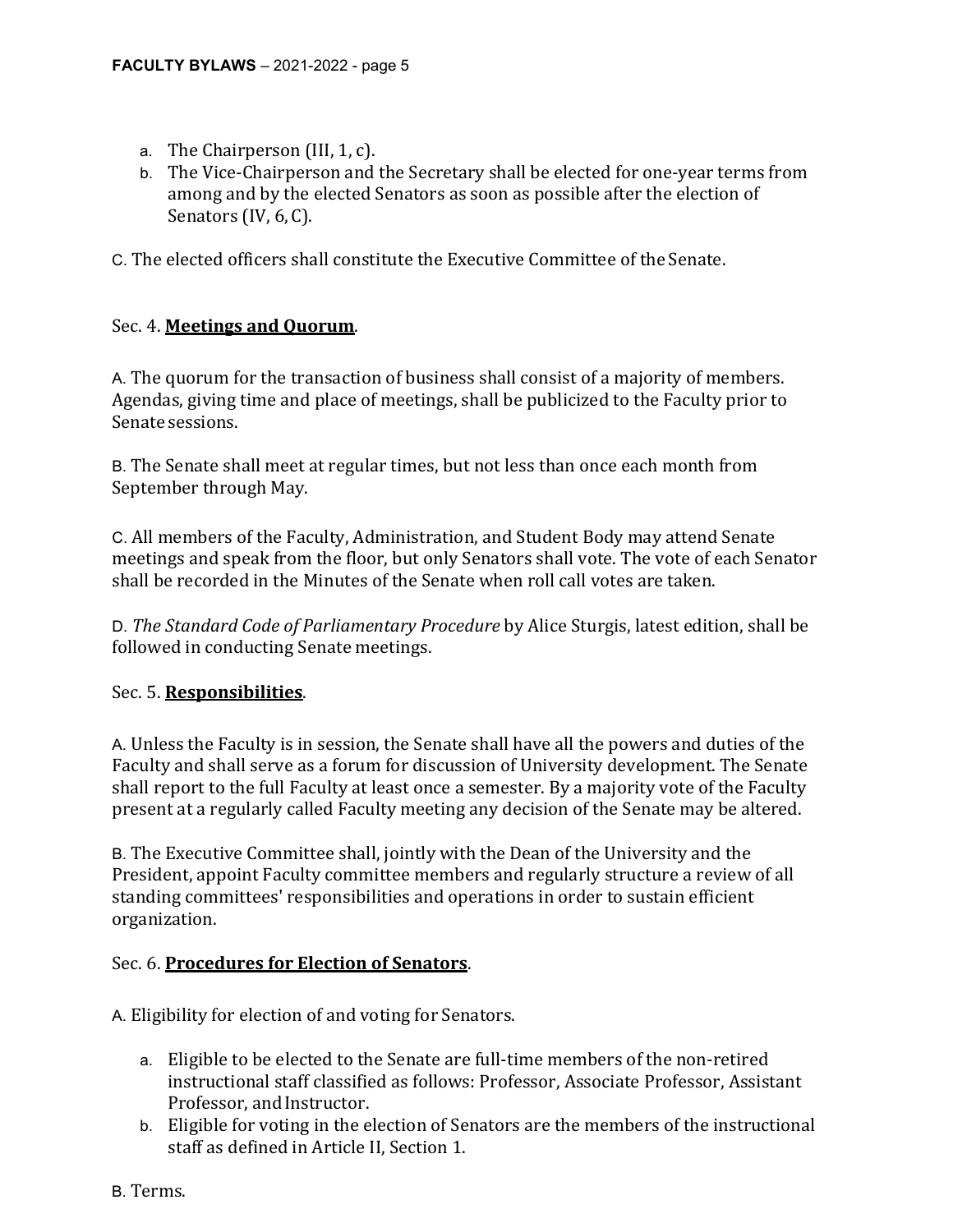- a. The term of office shall be three years.
- b. The terms shall be staggered so that approximately one-third (1/3) of the elected Senate positions open each year.
- c. The terms of office for the Senate Chairperson and all Senators shall begin on June 1 and end on May 31.

C. Resignations and Vacancies.

- a. If a Senator resigns or is unable to complete his or her term of service, the resulting vacancy shall be filled in the next regular election. The new Senator shall serve a three-year term. If the vacancy occurs prior to the end of the academic year, the Faculty Senate may appoint a temporary replacement to serve until the next election.
- b. When a Senator is unable to serve for a period that does not exceed an academic semester, the Faculty Senate may appoint a member of the Faculty to serve as a temporary replacement during the Senator's absence; however, a Senator, who is unable to serve for more than a semester must resign.
- c. If an incumbent Senator is elected Chairperson, the resulting vacancy shall be handled as a resignation.
- d. Whenever possible, temporary replacements should be drawn from a list of alternates composed of runners-up from the previous regular election.

D. Nomination and Balloting Procedure.

- a. At a time no later than one month before the last scheduled class day, or at a time designated by the Chairperson when an election to fill a vacancy is needed, the Secretary shall distribute a nomination ballot to each member of the instructional staff eligible to vote.
- b. Names of nominees for Senate Chairperson, Senators, or the Faculty Advancement Committee are to be submitted to the Secretary within one week. The consent of the nominee to be a candidate is to be secured by the Senate Chairperson.
- c. The Secretary shall list all nominees in alphabetical order and make available a ballot to each member of the instructional staff eligible to vote. One week shall be allowed for the return of the ballots. Nominees and ongoing members of the Senate shall be identified by name and academic department on the election ballots.
- d. If the number of candidates is more than twice the number of positions to be filled, a primary vote shall be taken.
- e. Nominees for a final election, if needed, shall be those with the highest number of votes but not to exceed twice the number of positions to be filled.
- f. Each person may vote for as many nominees as there are positions to be filled; however, a person may not cast cumulative votes for a single candidate.
- g. The nominees receiving the highest plurality of votes shall be elected. Tie votes shall be decided by a coin toss.
- h. The Faculty Senate shall establish a system of voting that is reasonably secure against fraud and ensures a secret ballot.
- i. The regular election of Senators shall be completed by the last Senate meeting of the spring semester.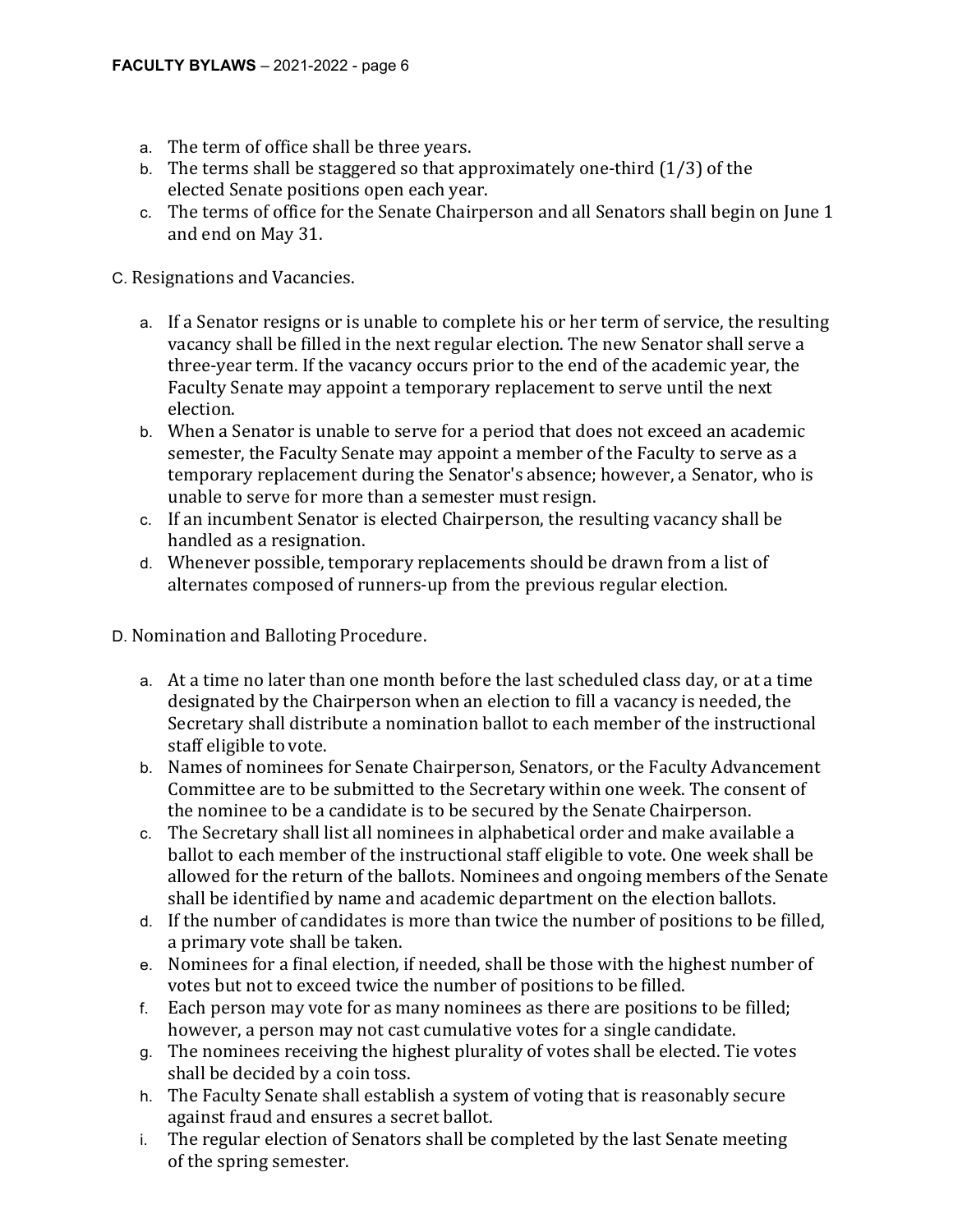# **ARTICLE V STANDING COMMITTEES**

Sec. 1. **Purposes and Functions**. Faculty committees exist to do constructive work for the good of the University. Their function is an advisory one, advisory to the Faculty, the Senate, and/or the Administrative Officers. Every committee should fulfill most of the following functions in each specific area of responsibility. It should seek the best facts, the best theory, and the best reasoning to apply to each problem. It should promote creative ideas and worthwhile change. It should review from time to time the success and efficiency of programs under its jurisdiction. It should make recommendations only after careful examination of all facets of the problem. Finally, it should communicate fully, report fully, and inform fully.

Sec. 2. **Organization**. The Senate shall name a Convener for each committee except the Faculty Advancement Committee during the first month of the fall semester for the purpose of electing a Committee Chairperson and orienting the committee based on the committee's prior year-end report, except when otherwise provided in the organization of the committee. The Dean will convene the Faculty Advancement Committee when evaluation files are ready for review. The Faculty Advancement Committee will then elect a Committee Chairperson whose sole responsibility or authority as chairperson will be to deliver the annual report to the Faculty Senate.

### Sec. 3. **Committee Meetings**.

A. The Chairperson of each committee shall convene the committee during the first month of the fall semester to plan the work of the committee. Times for additional meetings will be at the discretion of the committee members. The Chairperson shall be responsible for presenting reports to the Senate.

B. Meetings of standing committees, with the exception of discussions of confidential matters affecting individuals, are open to all faculty members and students. However, under exceptional conditions, either the committee chairperson, or a majority of the committee may declare the meeting closed.

### Sec. 4. **Selection of Committee Members**.

A. The appointed Faculty members of the committees shall be from the members of the instructional staff eligible for voting for Senators. On committees where there is a provision for students, the student members shall be selected by the Associated Students, from regularly enrolled students, in a manner to be decided by the Associated Students.

B. Insofar as is possible, these guidelines should be followed in the selection of standing committee members.

a. Prior to June 1, any Faculty members may indicate personal committee preference in writing to the Dean of the University or the Chairperson of the Senate. These requests should be considered when appointments are made.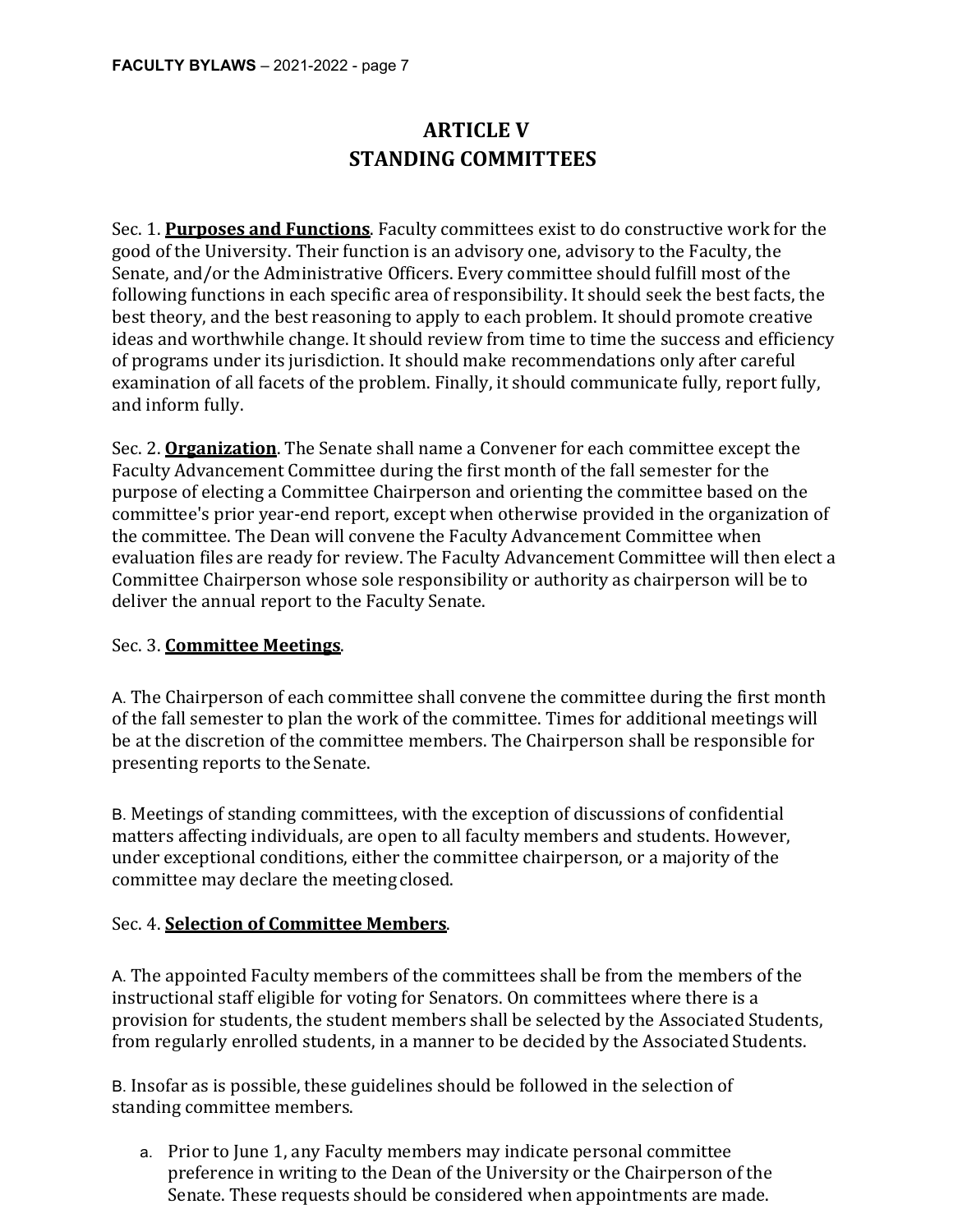- b. No Faculty member should be appointed to more than one (1) standing committee.
- c. In order to provide both continuity and change, appointed members of a committee should serve approximately three consecutive years on a committee with one-third (1/3) replaced eachyear.
- d. No Faculty members should be appointed to a committee during the first year of service.

C. Any ex-officio member of a committee may designate an alternate to serve as a member on that committee.

D. Appointment to other University Community Committees not herein specified shall be made following the procedure for appointment of Faculty members to standing committees. (Article III, 1, A,b)

E. A one-year sabbatical from committee assignment should follow three consecutive years of service on any standing committee or committees.

## Sec. 5. **Committee Reports**.

A. All actions of standing committees shall be reported to the Senate and are subject to approval by the Senate with the exception of confidential matters affecting individuals. Committee actions shall take effect unless modified, rejected or delayed within thirty (30) class days of written notification to theSenate.

B. Committee reports which are to be reported in the Minutes shall be in writing and filed with the Secretary of the Senate before any oral report is given.

C. No later than the first week of each May, the chair of each standing committee, in consultation with the committee membership, shall develop and deliver to the Faculty Senate a written report summarizing committee actions, concerns, and suggestions for the committee's membership to consider during the next academic year.

### Sec. 6. **Standing Committees**.

### **A. The Academic Standards Committee.**

- a. The Committee shall consist of the Dean of the University (ex-officio), the Dean of Students (ex- officio), the Registrar (ex-officio), the Director of Academic Advising (ex-officio), no fewer than seven appointed members of the Faculty, and two student members.
- b. The duties of the Committee shall be:
	- 1. To study, formulate, and recommend academic policies and practices within the context of the academic goals of the University.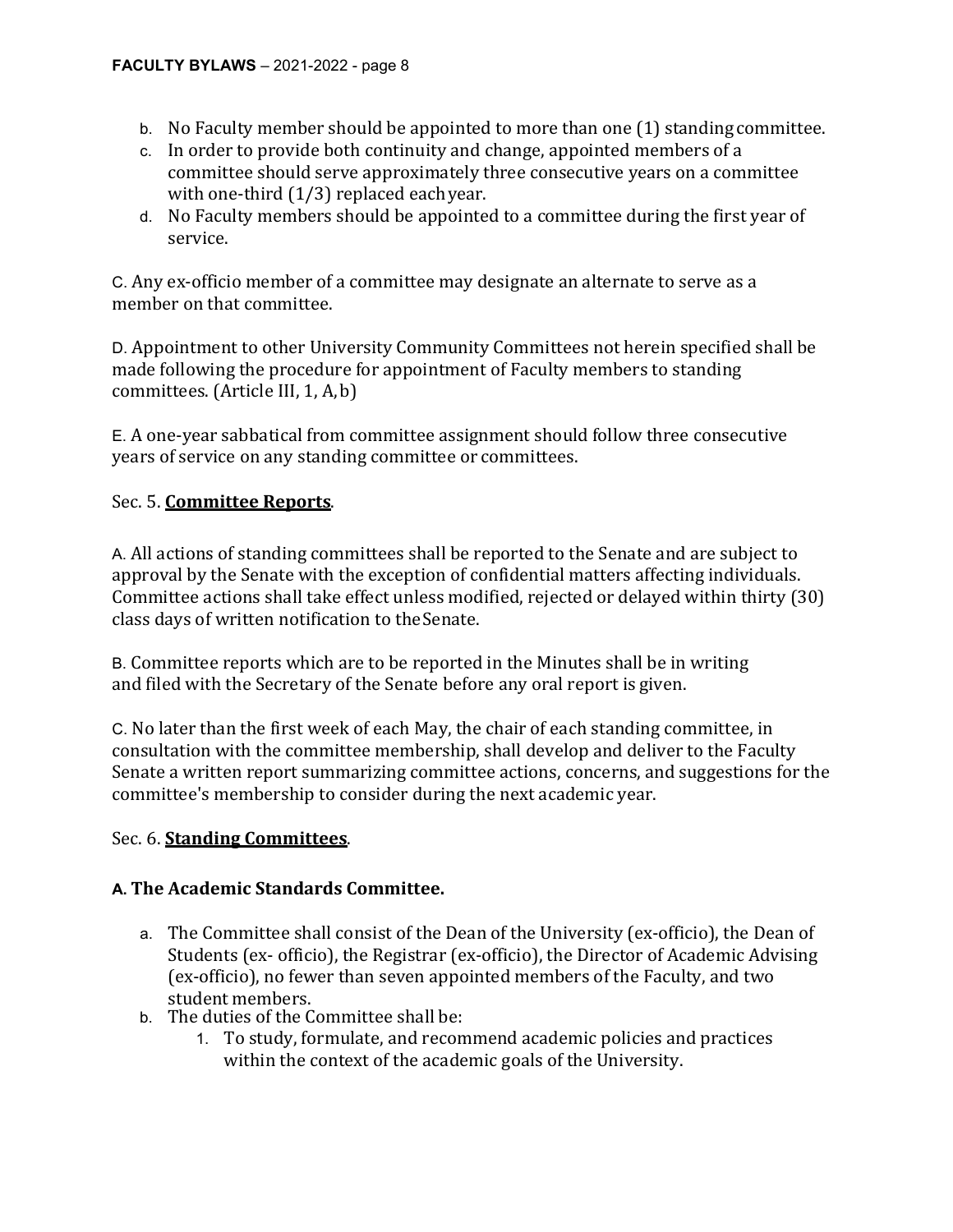- 2. To formulate policies that determine the composition of the student body through standards of admission, rules for probation and dismissal for unsatisfactory work, grading procedures and student evaluation policies, and policies that ensure eligibility for a degree consistent with the University's educational philosophy and ideals.
- 3. To assist the Deans in the interpretation and administration of adopted policies.
- 4. To establish and interpret policies for advising.
- 5. To recommend University and Departmental standards for Honors at graduation.
- 6. To hear student petitions for waivers of academic policies.
- 7. Such other duties as may be assigned to it.

#### **B. The Curriculum Committee.**

- a. The Committee shall consist of the Dean of the University (ex-officio), Registrar (ex-officio), Library Director (ex-officio), no fewer than seven appointed members of the Faculty, and two student members.
- b. The duties of the Committee shall be:
	- 1. To apply the educational philosophy and ideals of the University to the undergraduate and graduate curricula offered.
	- 2. To recommend the degrees to be offered by the University and the specific requirements for those degrees.
	- 3. To examine proposals for the addition, deletion, or modification of credit or non-credit courses offered through the University.
	- 4. To establish the specific dates for the academic calendar of the University.
	- 5. To review plans for study for interdisciplinary majors not under an established program.
	- 6. To review the curriculum of each department, school, or program at least once every seven years.
	- 7. To review proposals for new majors, minors, and programs.
	- 8. To monitor the effectiveness of the Core components and initiate reviews of theCore.
	- 9. Such other duties as may be assigned to it.

### **C. The Faculty Advancement Committee.**

a. Membership. The Committee shall consist of the Dean of the University (exofficio) and five tenure-line Faculty members.

A slate of nominees will be selected by the Faculty using the method specified for the election of Senators. In order to stand for election, a nominee must agree to serve a minimum of two consecutive years. The slate of nominees will number three if there is one position to be filled. If there are two or more positions to be filled, the slate will number two persons for each position open. The Dean normally will select from the nominees in such a way as to avoid the appointment of two members of the same department or school to serve on the Committee at the same time.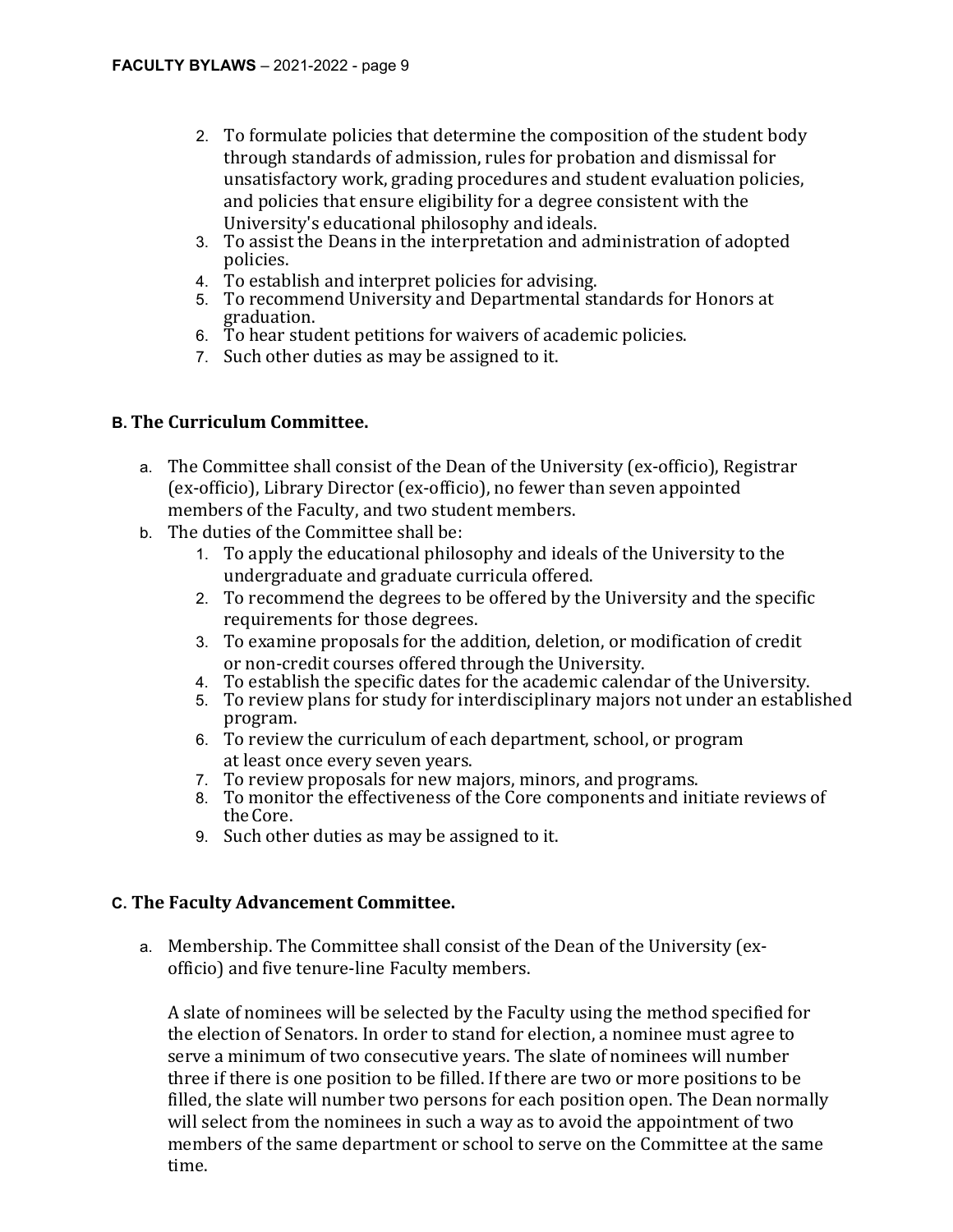- b. Terms. The normal term of service shall be three consecutive years. The Dean, in consultation with the Committee member and with the Senate, may lengthen by one semester or shorten by one year a member's term in order to avoid terms that end mid-year and to assure overlapping terms. Members cannot serve during the academic year in which they are to be considered for promotion or tenure. In such cases the member must resign from the Committee.
- c. Vacancies and Resignations. Replacement of members due to vacancies and resignations shall be handled by the procedures described above. New members shall serve full terms.
- d. Participation in Deliberations. A member may recuse him or herself if there is a conflict of interest. Specifically, a member shall not participate in deliberations involving that member's department or professional school colleagues.
- e. The duties of the Committee shall be:
	- 1. To make recommendations to the President concerning all reappointments, tenure, and promotion decisions.
	- 2. To make recommendations to the President concerning all other evaluations specified in the Faculty Code.
	- 3. To establish criteria for distinguished teacher awards and conduct procedures for making final selections.
	- 4. Such other duties as may be assigned to it.

## **D. The University Enrichment Committee.**

- a. The Committee shall consist of the Dean of the University (ex-officio), no fewer than seven appointed members of the Faculty, and two students.
- b. The duties of the Committee shall be:
	- 1. To promote the professional growth of the Faculty by seeking and receiving funds for research and travel, to budget and allocate such funds, and to receive and approve research and travel reports.
	- 2. To seek and allocate funds for student research.
	- 3. To seek nominations and select the Regester lecturer.
	- 4. To support Faculty leaves such as sabbaticals, grant-assisted leaves, and exchanges.
	- 5. Select the recipient of the Dirk Andrew Phibbs Award. Arrange for announcement to the university community and the Phibbs Family.
	- 6. Such other duties as may be assigned to it.

### **E. The Professional Standards Committee.**

- a. The Committee shall consist of the Dean of the University (ex-officio) and no fewer than seven appointed members of the Faculty.
- b. In matters brought before the Professional Standards Committee (PSC), the individuals involved or any PSC member may raise the issue of a conflict of interest concerning a member of the Committee. If the conflict of interest is disputed, those members of the PSC who are not involved in the alleged conflict of interest shall conduct a confidential, written vote to determine if a conflict of interest may exist. If it is determined that a member of the PSC may have a conflict of interest, that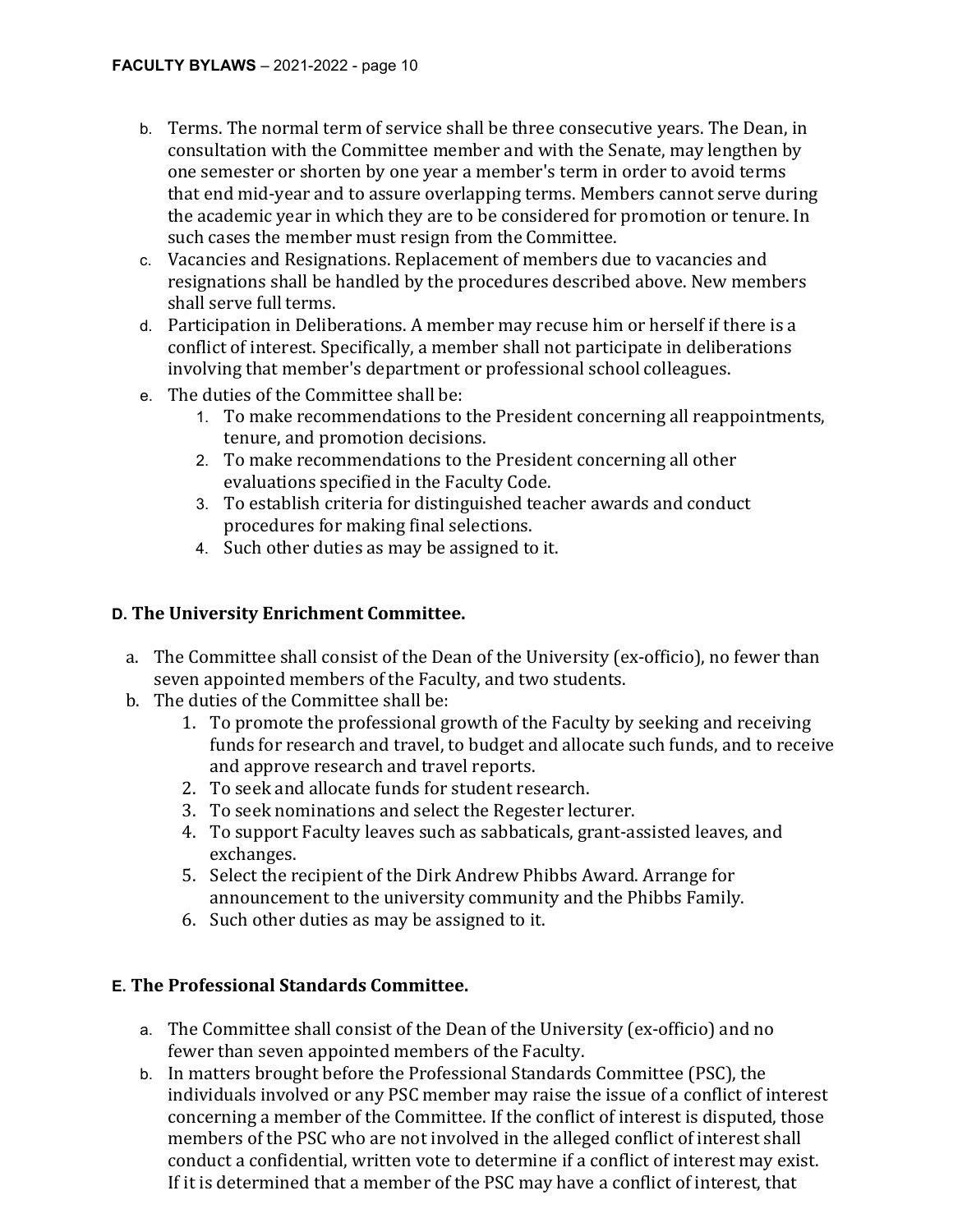member shall be recused from deliberating and voting. If a member of the PSC is recused because of an apparent conflict of interest, the PSC, at its discretion, may appoint a substitute to participate in the case.

- c. The duties of the Committee shall be:
	- 1. To recommend and improve continually the instruments and methods of Faculty evaluation and to facilitate their use in the University community. In performing this duty the Committee shall have the authority to call upon any part of the University for assistance.
	- 2. To fulfill responsibilities assigned by the *Faculty Code*.
	- 3. To recommend to the Faculty any changes in the *Code* and *Bylaws* when needed.
	- 4. To establish standards of professional performance, including those for promotion and tenure, and responsibilities for members of the instructional staff.
	- 5. Such other duties as may be assigned to it.

## **F. The Student Life Committee.**

- a. The Committee shall consist of the Dean of Students (as the ex-officio representative of the Dean of the University), no fewer than four appointed Faculty members, and three studentmembers.
- b. The duties of the Committee shall be
	- 1. To act as a liaison on student life issues among students, staff, faculty, and the administration. This includes providing input on various Student Affairs projects and initiatives as brought to the Committee by the Dean of Students, as well as establishing ongoing communication with and providing input to ASUPS on various projects at the request of that body's executives.
	- 2. To review information sources available that could help identify issues relevant to student life. Such information sources include individual faculty, students, and staff, as well as the Office of Institutional Research and the ASUPS Student ConcernsCommittee.
	- 3. To conduct reviews and make recommendations about those policies and procedures that affect students' lives outside the classroom.
	- 4. To conduct reviews and make recommendations about co-curricular programs and services.
	- 5. To serve as a pool of faculty from which to draw for participation on Student Affairs ad hoc committees.
	- 6. Such other duties as may be assigned to it.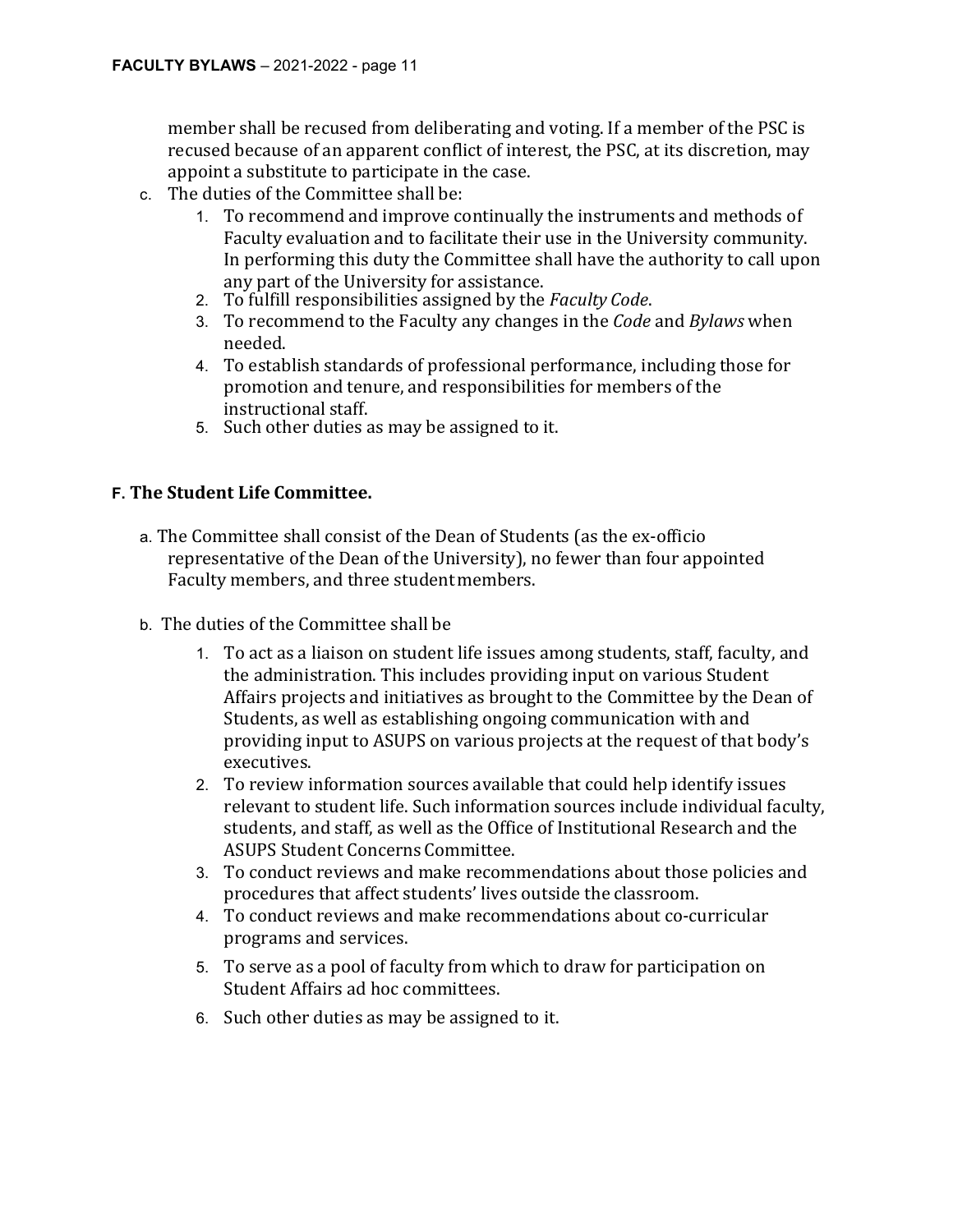## **G. The Library, Media, and Information SystemsCommittee.**

- a. The Committee shall consist of the Dean of the University (ex-officio), the Director of the Library (ex-officio), the Chief Technology Officer (ex-officio), the Director of Educational Technology, no fewer than five appointed members of the Faculty, and one student.
- b. The duties of the Committee shall be:
	- 1. To develop general policies, procedures and plans in collaboration with the Library Director and the Chief Technology Officer.
	- 2. To provide recommendations and advice to all parts of the University community on the role of the library, media and information systems in support of the academicprogram.
	- 3. To review periodically the mission and objectives of the library and information systems and to recommend such changes as are needed.
	- 4. To review periodically the collection development plan for the library to ensure that a balanced collection is maintained for effective support of the academicprogram.
	- 5. Such other duties as may be assigned to it by the Faculty Senate.

## **H. The Committee on Diversity.**

- a. The Committee shall consist of the Chief Diversity Officer (as the ex-officio representative of Dean of the University); no fewer than seven appointed faculty members, and onestudent.
- b. The duties of the Committee shall be
	- 1. To serve the university's goal of increasing the social diversity of the campus.
	- 2. To participate in the development of initiatives that enable the university to hire new faculty from historically under-represented populations and to support better the retention and success of such faculty.
	- 3. To work with the President, Vice-Presidents, and the Chief Diversity Officer concerning diversity initiatives that can benefit from faculty presence and leadership, asneeded.
	- 4. To establish liaisons with key university units including staff and student diversity groups to assess strategic needs and work collaboratively in diversity-related initiatives, as needed.
	- 5. To work with colleagues to maintain an educational environment that welcomes and supports diversity even as it protects and assures the rights of academic freedom outlined in the Faculty Code.
	- 6. To activate annually a group of faculty, staff and students that will review aggregate data about patterns of bias and hate in our campus community with the purpose of creating educational opportunities for reflection and dialogue.
	- 7. To report annually to the Faculty Senate on the committee's work related to diversity goals 1-6.
	- 8. Such other duties as may be assigned to it by the Faculty Senate.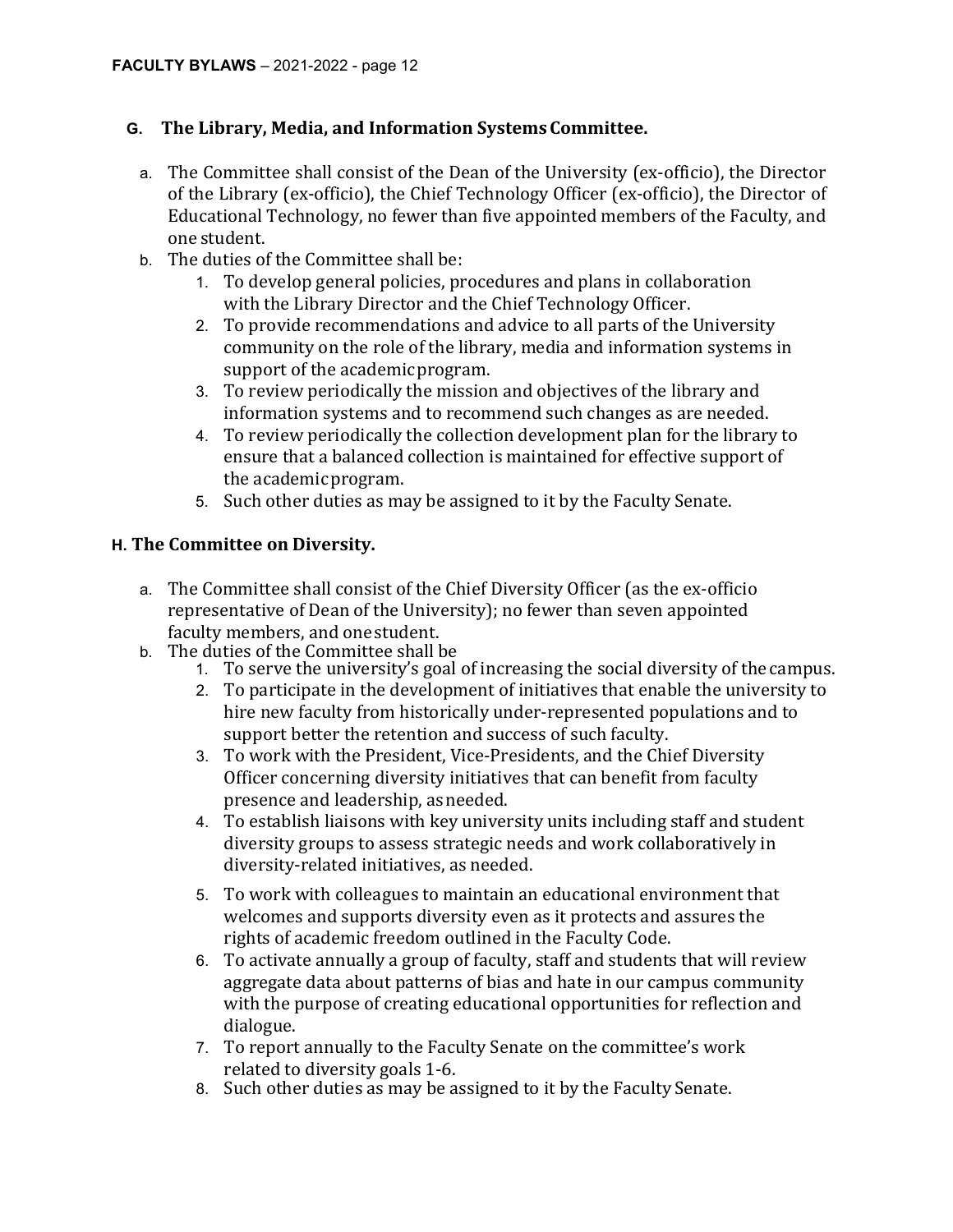### **I. Institutional Review Board.**

- a. The Board shall consist of the Dean of the University (ex-officio) and no fewer than four appointed members of the faculty. Members may be added or chosen so that the composition of the committee is in compliance with current federal regulations.
- b. The duties of the Institutional Review Board shall be:
	- 1. To monitor requirements of relevant Federal programs, such as the Federal Wide Assurance program, and to ensure that IRB policies and procedures are in compliance and remain current.
	- 2. To apply the University's policies on the protection of human and animal subjects to the board's review of faculty, student, and staff proposals for research involving human and animal subjects and to proposals from persons outside the University planning research involving University employees or students.
	- 3. To carry primary responsibility for ensuring that the University's policies and procedures and its Protection of Human Subjects and Protection of Animal Subjects documents are consistent with the will of the University and that they comply with regulatory requirements governing the protection of human and animal subjects in research.
	- 4. To establish definitions, procedures, and dates for the review of research involving human or animal subjects.
	- 5. Such other duties as may be assigned to it.

### **K.The International Education Committee.**

- a. The Committee shall consist of the Dean of the University (ex-officio), the Dean of Students (ex- officio), the Director of International Programs (ex-officio), no fewer than seven appointed members of the Faculty, and one student.
- b. The duties of the Committee shall be:
	- 1. Establish criteria and assessment procedures for international education programs.
	- 2. Review and approve new and existing international education programs and program proposals, including programs led by University faculty.
	- 3. Assist the Office of International Programs in selecting students for study abroad.
	- 4. Represent the interests of the Faculty in international education.
	- 5. Such other duties as may be assigned to it.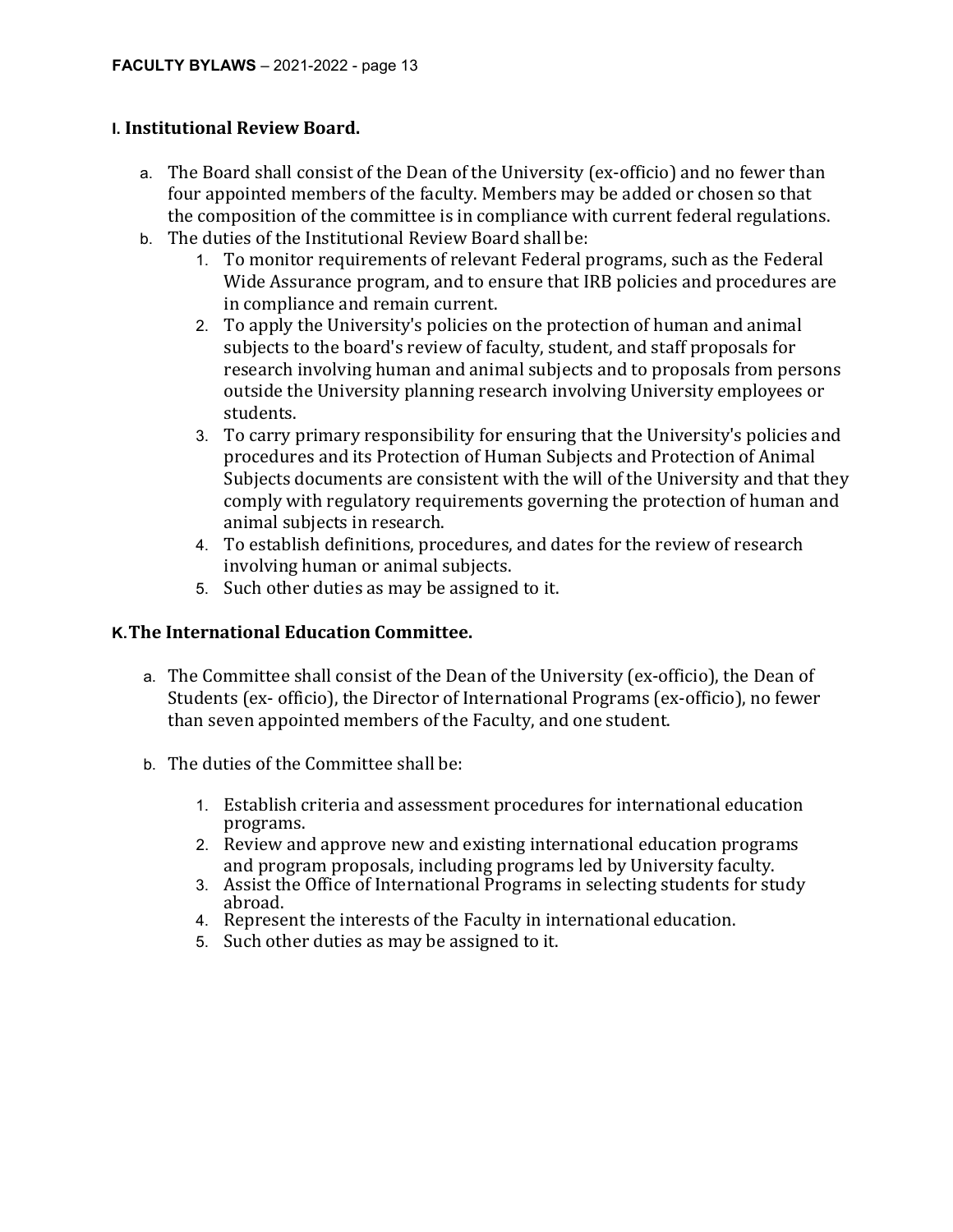#### **L. Institutional Animal Care and Use Committee.**

- a. The committee shall consist of no fewer than three appointment members of the faculty. Members may be added or chosen so that the composition of the committee is in compliance with current federal regulations.
- b. The duties of the Institutional Animal Care and Use Committee shall be:
	- 1. To assure that all research and activities at the University involving live vertebrate animals is conducted in accord with the highest scientific, humane, and ethical principles, as described in the Public Health Service Policy on Humane Care and Use of Laboratory Animals and the Guide for the Care and Use of Laboratory Animals.
	- 2. To review the University's program for humane care and use of animals at least once every six months.
	- 3. To inspect all animal facilities at least once every six months.
	- 4. To ensure compliance with applicable federal regulations and guidance, as well as organizational policies and guidance by reviewing and reporting on the above evaluations to the Provost and making written recommendations regarding any aspect of the University's animal program, facilities, or personnel training.
	- 5. To review any concerns and make recommendations regarding the care and use of animals.
	- 6. To review and approve research and teaching protocols for activities related to the care and use of animals and conduct post-approval monitoring of activities involving animals.
	- 7. Other duties as may be assigned to it.
- c. The Institutional Animal Care and Use Committee shall be authorized to suspend any activity involving animals.

#### Sec. 7. **University Community Committees**.

#### **A. The Committee on Honorary Degrees.**

- a. The Committee shall consist of the Dean of the University (ex-officio), two appointed Faculty members, two Trustees, two students, and two alumni.
- b. The duties of the Committee shall be to recommend criteria for honorary degrees, and recommend candidates for election.
- c. The basic document concerning honorary degrees is found in "Policy and Procedure for the Granting of Honorary Degrees," as approved by the Faculty Senate and Trustees.